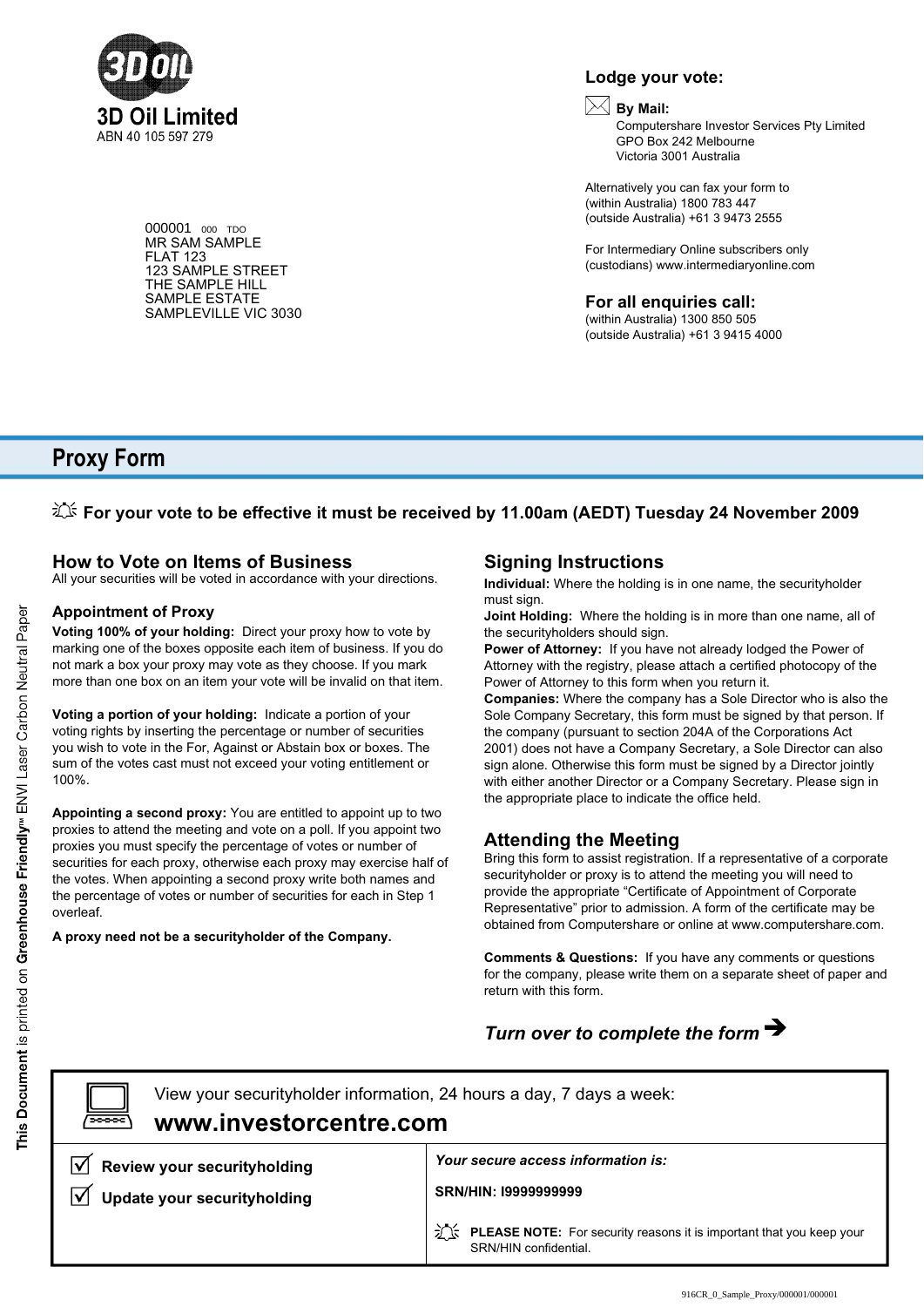| <b>MR SAM SAMPLE</b><br><b>FLAT 123</b><br>123 SAMPLE STREET<br>THE SAMPLE HILL<br>SAMPLE ESTATE<br>SAMPLEVILLE VIC 3030 |                                               | Change of address. If incorrect,<br>mark this box and make the<br>correction in the space to the left.<br>Securityholders sponsored by a<br>broker (reference number                                                                                                                                                                                                                                                                                                                                                                                                           |                                          |    |                                       |                                          |
|--------------------------------------------------------------------------------------------------------------------------|-----------------------------------------------|--------------------------------------------------------------------------------------------------------------------------------------------------------------------------------------------------------------------------------------------------------------------------------------------------------------------------------------------------------------------------------------------------------------------------------------------------------------------------------------------------------------------------------------------------------------------------------|------------------------------------------|----|---------------------------------------|------------------------------------------|
|                                                                                                                          |                                               | commences with 'X') should advise<br>your broker of any changes.                                                                                                                                                                                                                                                                                                                                                                                                                                                                                                               | I 9999999999                             |    |                                       | I ND                                     |
| <b>Proxy Form</b>                                                                                                        |                                               | Please mark                                                                                                                                                                                                                                                                                                                                                                                                                                                                                                                                                                    |                                          |    |                                       | to indicate your directions              |
| STEP <sub>1</sub>                                                                                                        | <b>Appoint a Proxy to Vote on Your Behalf</b> |                                                                                                                                                                                                                                                                                                                                                                                                                                                                                                                                                                                |                                          |    |                                       | XX                                       |
| I/We being a member/s of 3D Oil Limited hereby appoint<br>the Chairman<br>$OR$<br>of the meeting                         |                                               |                                                                                                                                                                                                                                                                                                                                                                                                                                                                                                                                                                                | The PLEASE NOTE: Leave this box blank if |    | you have selected the Chairman of the | Meeting. Do not insert your own name(s). |
|                                                                                                                          |                                               | or failing the individual or body corporate named, or if no individual or body corporate is named, the Chairman of the Meeting, as my/our proxy<br>to act generally at the meeting on my/our behalf and to vote in accordance with the following directions (or if no directions have been given, as<br>the proxy sees fit) at the Annual General Meeting of 3D Oil Limited to be held at Stamford Plaza Melbourne, Kensington Room, 111 Little Collins<br>Street, Melbourne, Victoria at 11.00 am (AEDT) on Thursday 26 November 2009 and at any adjournment of that meeting. |                                          |    |                                       |                                          |
| STEP <sub>2</sub><br><b>Items of Business</b>                                                                            |                                               | PLEASE NOTE: If you mark the Abstain box for an item, you are directing your proxy not to vote on your<br>behalf on a show of hands or a poll and your votes will not be counted in computing the required majority.                                                                                                                                                                                                                                                                                                                                                           |                                          |    |                                       |                                          |
|                                                                                                                          |                                               |                                                                                                                                                                                                                                                                                                                                                                                                                                                                                                                                                                                |                                          | 66 | Against                               | Albstair                                 |
| Resolution 1.<br>Adoption of Remuneration Report                                                                         |                                               |                                                                                                                                                                                                                                                                                                                                                                                                                                                                                                                                                                                |                                          |    |                                       |                                          |
| Resolution 2.<br>Re-election of Mr Campbell Horsfall                                                                     |                                               |                                                                                                                                                                                                                                                                                                                                                                                                                                                                                                                                                                                |                                          |    |                                       |                                          |
| Resolution 3.<br>Election of Ms Melanie Leydin                                                                           |                                               |                                                                                                                                                                                                                                                                                                                                                                                                                                                                                                                                                                                |                                          |    |                                       |                                          |
| Ratification of Option Issue<br>Resolution 4.                                                                            |                                               |                                                                                                                                                                                                                                                                                                                                                                                                                                                                                                                                                                                |                                          |    |                                       |                                          |
| Change of Company Auditor<br>Resolution 5.                                                                               |                                               |                                                                                                                                                                                                                                                                                                                                                                                                                                                                                                                                                                                |                                          |    |                                       |                                          |
|                                                                                                                          |                                               |                                                                                                                                                                                                                                                                                                                                                                                                                                                                                                                                                                                |                                          |    |                                       |                                          |
|                                                                                                                          |                                               |                                                                                                                                                                                                                                                                                                                                                                                                                                                                                                                                                                                |                                          |    |                                       |                                          |
|                                                                                                                          |                                               |                                                                                                                                                                                                                                                                                                                                                                                                                                                                                                                                                                                |                                          |    |                                       |                                          |
|                                                                                                                          |                                               |                                                                                                                                                                                                                                                                                                                                                                                                                                                                                                                                                                                |                                          |    |                                       |                                          |
|                                                                                                                          |                                               |                                                                                                                                                                                                                                                                                                                                                                                                                                                                                                                                                                                |                                          |    |                                       |                                          |

The Chairman of the Meeting intends to vote undirected proxies in favour of each item of business.

| Contact |                                    |      |                                   |
|---------|------------------------------------|------|-----------------------------------|
|         | <b>Daytime</b><br><b>Telephone</b> | Date | <b>Director/Company Secretary</b> |

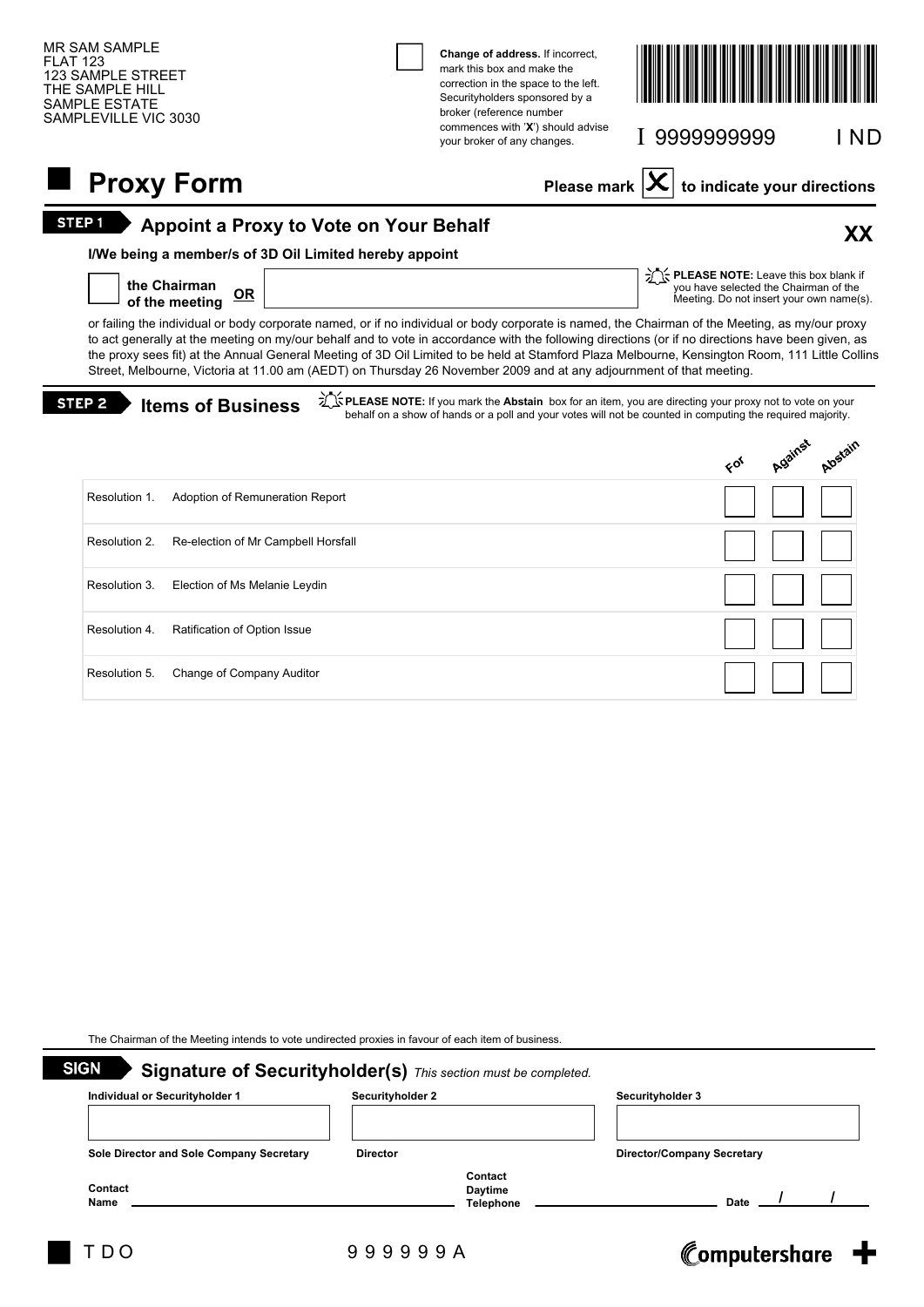# **3D OIL LIMITED**

ACN 105 597 279

Registered office: Level 5, 164 Flinders Lane, Melbourne, Victoria 3000

# NOTICE OF ANNUAL GENERAL MEETING

Notice is given that the Annual General Meeting of Members of 3D Oil Limited (the "Company") will be held at Stamford Plaza Melbourne, Kensington Room, 111 Little Collins Street, Melbourne, Victoria at 11.00 am on Thursday 26 November 2009. (AEDST).

The Explanatory Statement, which accompanies and forms part of this Notice, describes in more detail the matters to be considered.

#### Receipt and consideration of Accounts & Reports

To receive and consider the financial report of the Company and the related reports of the Directors (including the remuneration report) and auditors for the year ended 30 June 2009.

### Resolution 1: Adoption of Remuneration Report

To consider and, if thought fit, to pass the following resolution as a non-binding resolution:

"That for the purpose of section 250R(2) of the Corporations Act and for all other purposes, the Remuneration Report (being pages 19 to 22 of the Company's Annual Report) for the financial year ended 30 June 2009 be adopted."

#### Resolution 2: Re-election of Mr Campbell Horsfall

To consider and, if thought fit, pass the following resolution as an ordinary resolution:

"That Mr Campbell Horsfall, who retires by rotation as a Director in accordance with the Constitution of the Company and being eligible for re-election, be re-elected as a Director of the Company."

#### **Resolution 3: Election of Ms Melanie Leydin**

To consider and, if thought fit, pass the following resolution as an ordinary resolution:

"That Ms Melanie Leydin, a director who was appointed to the Board as a casual vacancy since the last annual general meeting and who retires in accordance with the Company's Constitution, being eligible and having offered herself for election, be re-elected as a director."

#### Resolution 4: Ratification of Option Issue

To consider and, if thought fit, pass the following resolution as an ordinary resolution:

"That for the purpose of Listing Rule 7.4 of the Listing Rules of the ASX Limited and for all other purposes, shareholders ratify the allotment and the issue of the 189,000 options, each exercisable at \$0.25 by 30 June 2014 into one fully-paid ordinary share in the Company, as issued on 27 August 2009 to employees of 3D Oil Limited and on the terms set out in the Explanatory Memorandum."

#### Voting Exclusion for Resolutions 4:

The Company will disregard any votes cast on this resolution by a person who participated in the issue or an associate of a person who participated in the issue. However the Company need not disregard a vote if:

- $(a)$ It is cast by a person as proxy for a person who is entitled to vote, in accordance with the directions on the proxy form; or
- $(b)$ It is cast by the person chairing the meeting as proxy for a person who is entitled to vote, in accordance with the direction on the proxy form to vote as the proxy decides.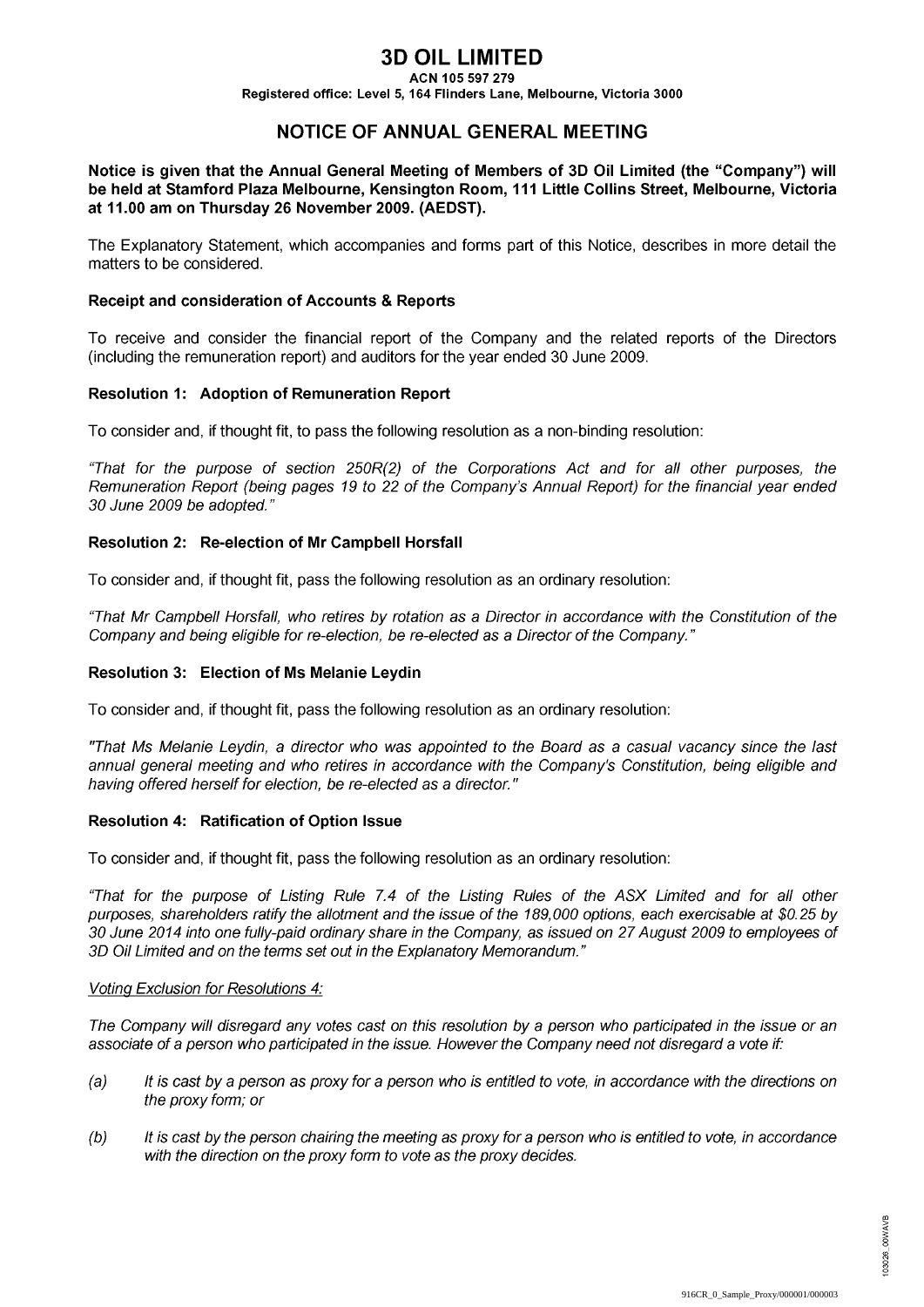### Resolution 5: Change of Company Auditor

To consider and, if thought fit, pass the following as an ordinary resolution:

"That, consent of the Australian Securities & Investments Commission to the current auditor resigning having been given, Grant Thornton Audit Pty Ltd, Chartered Accountants, having been duly nominated in accordance with Section 328B(1) of the Corporations Act 2001, be appointed as Auditor of the Company, effective at the end of the AGM."

(Note: In accordance with Section 328B (3) of the Corporations Act 2001 a copy of the notice of nomination of Auditor accompanies this Notice of Meeting.)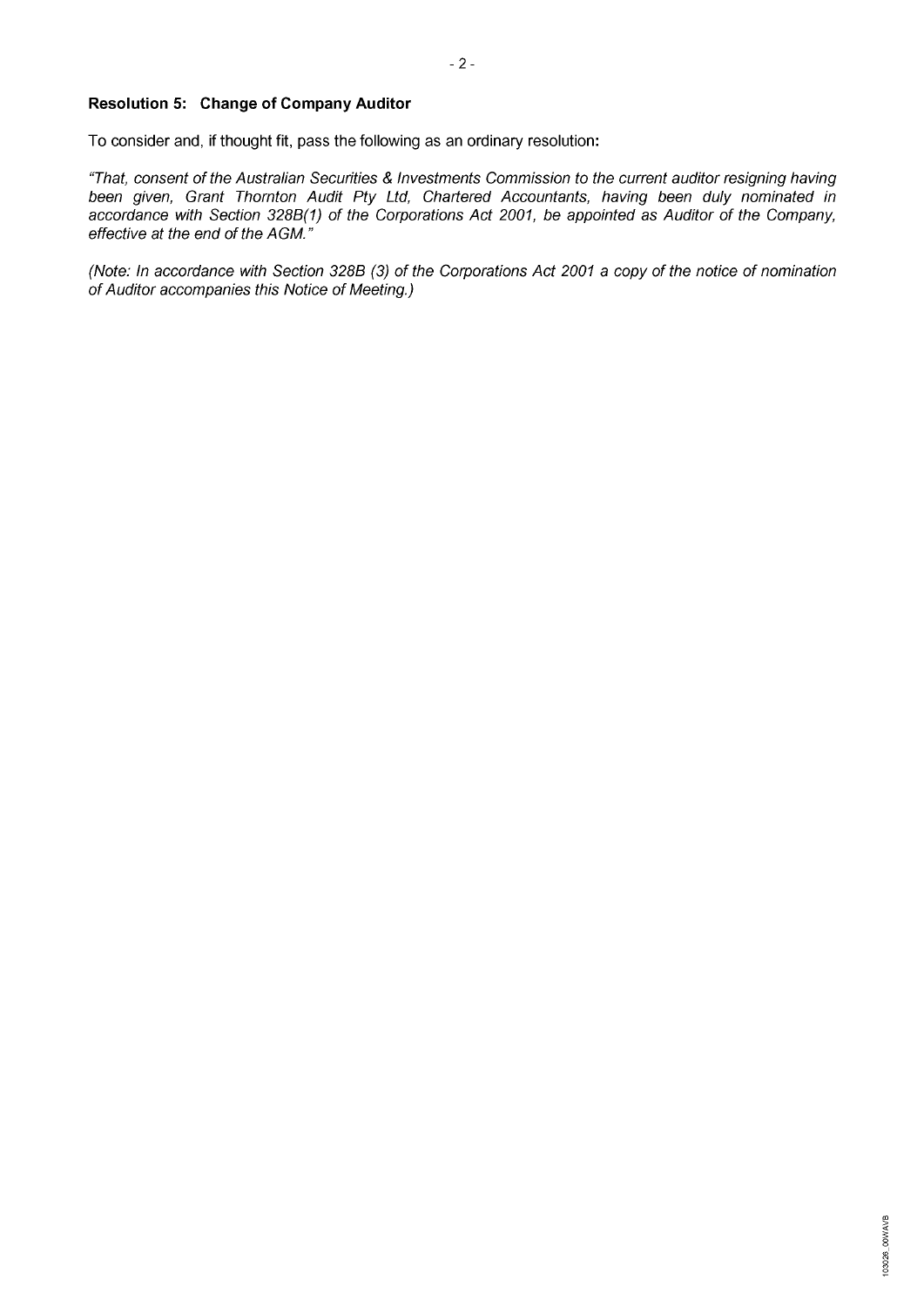## **EXPLANATORY MEMORANDUM**

 $-3-$ 

#### Receipt and consideration of Accounts & Reports

A copy of the Annual Report is not enclosed as there is no longer a requirement for the Company to incur the printing and distribution cost associated with doing so for all shareholders. You may obtain a copy free of charge in hard copy form by contacting the Company by phone at (03) 9650 9866, and you may request that this occurs on a standing basis for future years. Alternatively you may access the annual report at the Company's website: www.3doil.com.au

#### Resolution 1: Adoption of Remuneration Report

The Corporations Act 2001 requires listed companies to put to shareholders at the Annual General Meeting a non-binding resolution concerning the Remuneration Report which is contained in the Directors' Report section of the Annual Report. Shareholders will be given an opportunity to ask guestions concerning the Remuneration Report at the Annual General Meeting. As stated, the resolution is non-binding.

#### Resolution 2: Re-election of Mr Campbell Horsfall

The Constitution of the Company requires that at every annual general meeting, one-third or the next highest number nearest one-third of the Directors, shall retire from office and provides that such Directors are eligible for re-election at the meeting. Mr Horsfall has been a non-executive Director since 20 November 2006 and chairman of the Company since 23 January 2009. He retires by rotation and, being eligible, offers himself for re-election.

Campbell Horsfall is a commercial lawyer with extensive experience in the petroleum industry and has held positions as Company Solicitor for BP Australia Ltd, BHP Petroleum and Japan Australia LNG (MIMI) Pty Ltd and has been General Counsel of Vicpower Trading. Campbell holds Degrees in Law and Commerce from the University of Melbourne and a Diploma from the Securities Institute and practices as a lawyer in Melbourne.

He has been a director of two other publically listed companies and was a non-executive director of Orchard Petroleum Limited. Orchard Petroleum was listed on the ASX and focused exclusively on oil and gas exploration and development in California's prolific hydrocarbon regions of the Sacramento and San Joaquin basins. The Company was delisted in June 2007 following a buy out by a private equity consortium, a transaction which vielded shareholders a return of up to three times their initial investment.

#### Resolution 3: Election of Ms Melanie Leydin

Ms Melanie Levdin was appointed as a director on 23 January 2009 as a casual vacancy and retires in accordance with the Company's Constitution and is eligible for election.

Melanie Leydin is a chartered accountant and has over 18 year experience in professional accounting within the resource sector. Melanie is a principal of a chartered accounting firm specialising in audit, accounting and corporate services. Melanie continues to act as Company Secretary and Chief Financial Officer to junior oil and gas and mining entities listed on the ASX.

### Resolution 4: Ratification of Option Issue

ASX Listing Rule 7.1 restricts the number of securities which a listed entity may issue in any 12 month period without the approval of shareholders to 15% of the number of shares on issue at the start of the period subject to certain adjustments and permitted exceptions. The passing of this resolution will mean that the options described below do not count towards the 15% limit, thereby providing the Company with considerable flexibility in meeting any short-term requirements for raising additional capital should it be necessary.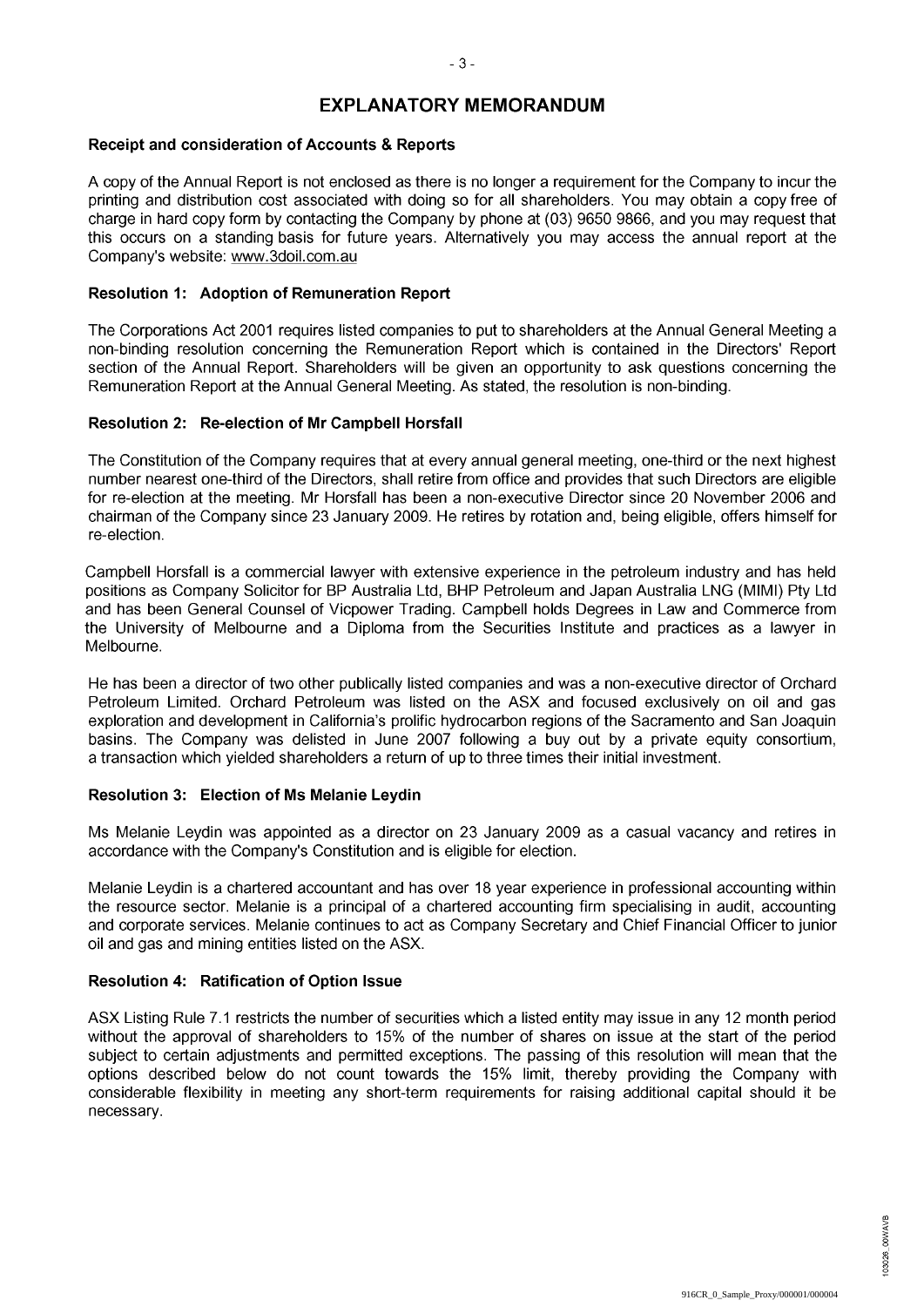This resolution is to ratify and approve the previous issue of:

- 125,000 options for no consideration to Mr John Steel, the Company's explorationist on  $\bullet$ 31 March 2009. The options have an exercise price of \$0.25 each, vest on 30 June 2011 and are exercisable by 30 June 2014, and are otherwise on terms similar to options issued to directors and employees of the Company.
- 64,000 options for no consideration to Ms Margaret Rhodes, the Company's office manager on  $\bullet$ 31 March 2009. The options have an exercise price of \$0.25 each and are exercisable by 30 June 2014, and are otherwise on terms similar to options issued to directors and employees of the Company.

These options were issued to both Mr Steel and Ms Rhodes in place of cash increases in salaries and thereby conserving the Company's cash resources.

#### Voting Exclusion for Resolutions 4:

The Company will disregard any votes cast on this resolution by a person who participated in the issue or an associate of a person who participated in the issue. However the Company need not disregard a vote if:

- $(a)$ It is cast by a person as proxy for a person who is entitled to vote, in accordance with the directions on the proxy form; or
- It is cast by the person chairing the meeting as proxy for a person who is entitled to vote, in accordance  $(b)$ with the direction on the proxy form to vote as the proxy decides.

### **Resolution 5: Change of Company Auditor**

#### **Auditor Resignation**

As a result of an internal restructure of the accounting firm that currently provides audit services to the Company, Auditor Grant Thornton (Vic) Pty Ltd - the partnership currently appointed as auditor of the Company - needs to resign as auditor effective from the date of the AGM. Grant Thornton Audit Pty Ltd needs to be approved for appointment as the replacement auditor at the AGM. A copy of the Notice of Nomination of Grant Thornton Audit Pty Ltd as auditor is attached.

This resolution is proposed for the appointment of the Auditor Grant Thornton Audit Pty Ltd and the Board recommends this resolution for approval. The Meeting Chairman will vote his proxies as directed and will vote his open proxies in favour of the motion.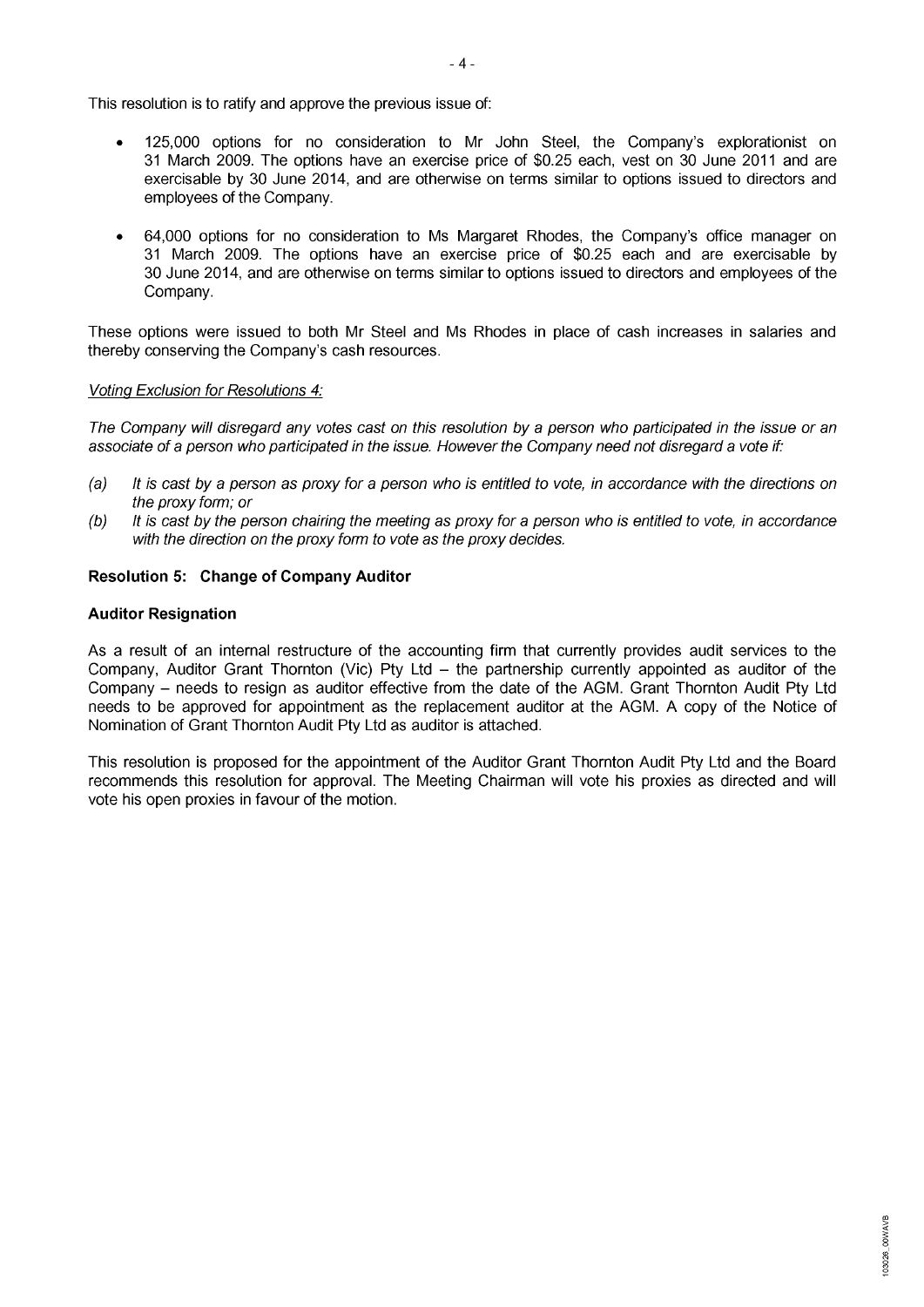#### PROXY AND VOTING INSTRUCTIONS

- For the purposes of the Corporations Act, the Company has determined that all securities of the Company  $1<sup>1</sup>$ recorded on the Company's register as at 7.00 p.m. (AEDST) on 24 November 2009 will be taken, for the purposes of the Meeting, to be held by the persons who held them at that time.
- The details of the Resolutions contained in the Explanatory Statement accompanying this Notice of  $2.$ Meeting should be read together with, and forms part of this Notice of Meeting.
- $3<sub>1</sub>$ Where a voting exclusion applies, the Company need not disregard a vote if is cast by a person excluded from voting as a proxy for a person who is entitled to vote in accordance with the directions on the proxy form, or where it is cast by the person chairing the meeting as proxy for a person who is entitled to vote, in accordance with the directions on the proxy form to vote as the proxy decides.
- $\overline{4}$ . A shareholder entitled to attend and vote is entitled to appoint not more than two proxies. Where more than one proxy is appointed, each proxy must be appointed to represent a specified proportion of the shareholder's voting rights. If the shareholder appoints two proxies and the appointment does not specify this proportion, each proxy may exercise half of the votes. A proxy need not be a shareholder of the Company.
- 5. A proxy form is attached. If required it should be completed, signed and returned to the Company's registered office or Computershare Investor Services Pty Ltd in accordance with the instructions set out in the proxy form by no later than 11am (AEDST) on 24 November 2009.
- 6. Relevant custodians may lodge their proxy forms online by visiting www.intermediaryonline.com

Dated: 12 October 2009

By the order of the Board

**Melanie Leydin Secretary**